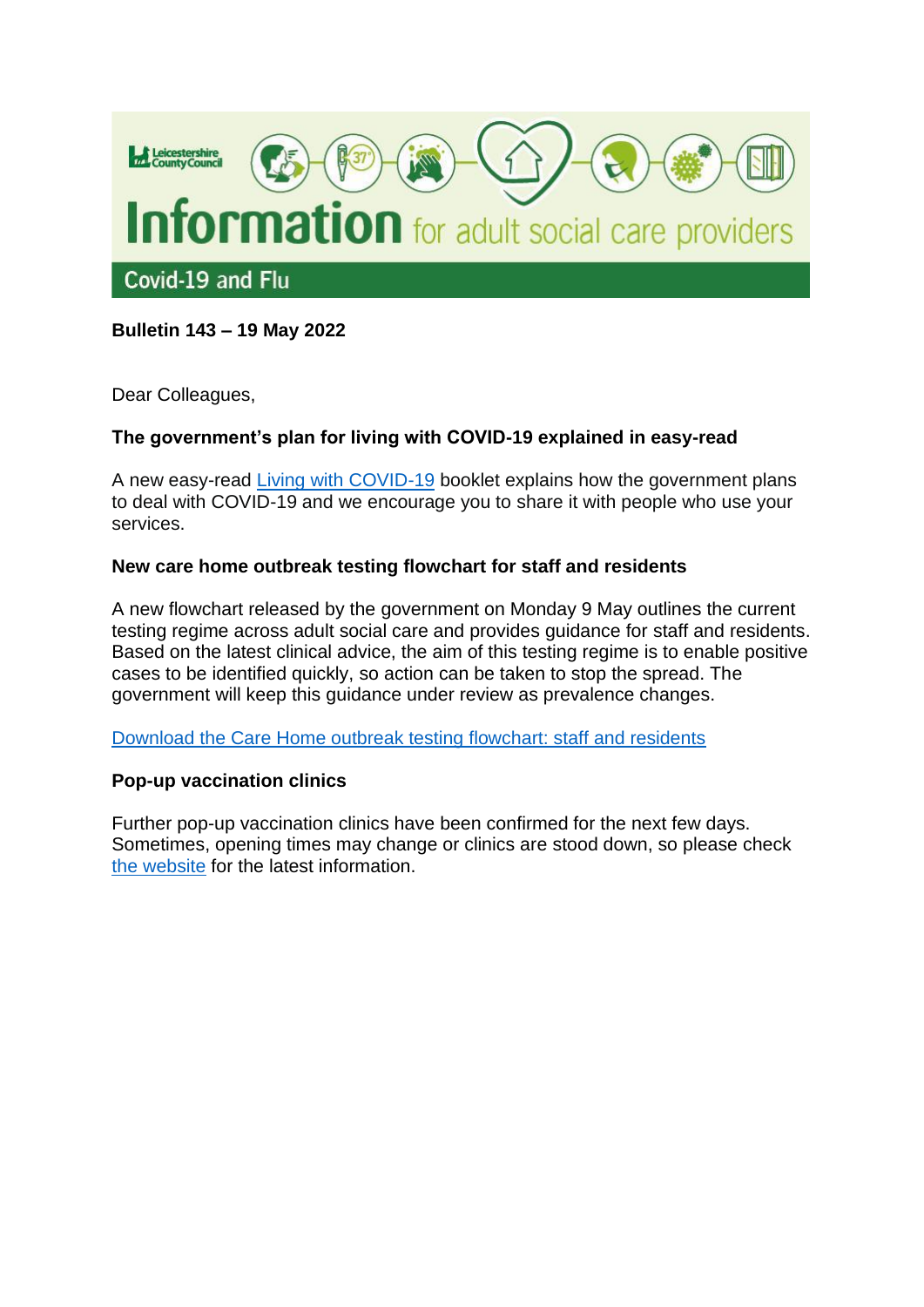| Location                           | <b>Address</b>                                                                 | Dates running<br>(Fri – Sun<br>unless<br>specified) | Time                        | Doses offered                                                                                                                                                                                                                |
|------------------------------------|--------------------------------------------------------------------------------|-----------------------------------------------------|-----------------------------|------------------------------------------------------------------------------------------------------------------------------------------------------------------------------------------------------------------------------|
| Lough-<br>borough<br>Market        | Based in<br>the town<br>centre<br>(Market                                      | 19/05/2022                                          | $10am - 3pm$                | Thursday: 16+, 1st, 2nd, 3rd,<br>or 1 <sup>st</sup> booster doses. 2 <sup>nd</sup><br>booster with invite or proof of<br>eligibility                                                                                         |
|                                    | Place). If<br>you are<br>using a sat<br>nav use<br>postcode<br><b>LE11 3EB</b> | 20/05/2022                                          | $3pm - 4pm$<br>$10am - 3pm$ | Thursday: 5+, 1st, 2nd, 3rd, or<br>1 <sup>st</sup> booster doses. 2 <sup>nd</sup> booster<br>with invite or proof of eligibility<br>Friday: 16+, 1st, 2nd, 3rd, or<br>1 <sup>st</sup> booster doses. 2 <sup>nd</sup> booster |
|                                    |                                                                                |                                                     | $3pm - 4pm$                 | with invite or proof of eligibility<br>Friday: 5+, 1st, 2nd, 3rd, or 1 <sup>st</sup><br>booster doses. 2 <sup>nd</sup> booster with<br>invite or proof of eligibility                                                        |
|                                    |                                                                                | 21/05/2022                                          | $10am - 4pm$                | Saturday: 5+, 1st, 2nd, 3rd, or<br>1 <sup>st</sup> booster doses. 2 <sup>nd</sup> booster<br>with invite or proof of eligibility                                                                                             |
| Melton<br><b>Sports</b><br>Village | <b>Burton</b><br>Road,<br>Melton<br>Mowbray,<br><b>LE13 1DR</b>                | 22/05/2022                                          | $11am - 5pm$                | Sunday: 5+, 1st, 2nd, 3rd, or<br>1 <sup>st</sup> booster doses. 2 <sup>nd</sup> booster<br>with invite or proof of eligibility                                                                                               |
| Goals<br>Leicester                 | Wakerley<br>Road,<br>Leicester,<br>LE5 4WJ                                     | 22/05/2022                                          | $10am - 4pm$                | Sunday: 5+, 1st, 2nd, 3rd, or<br>1 <sup>st</sup> booster doses. 2 <sup>nd</sup> booster<br>with invite or proof of eligibility                                                                                               |

## **OTHER NEWS**

## **Get involved in Care Home Open Week 2022**

Care homes can now register to take part in Care Home Open Week, which takes place from Monday 27 June to Sunday 23 July 2022 and is hosted by [Championing](https://championingsocialcare.org.uk/)  [Social Care.](https://championingsocialcare.org.uk/)

Care Home Open Week is about connecting communities. During the week, care homes can show off their fantastic facilities, which are filled with incredible people that live and work in them to their local communities and to showcase the rewarding and accessible career opportunities available in social care.

[To find out more and register visit the Care Home Open Week website.](https://championingsocialcare.org.uk/care-home-open-day/)